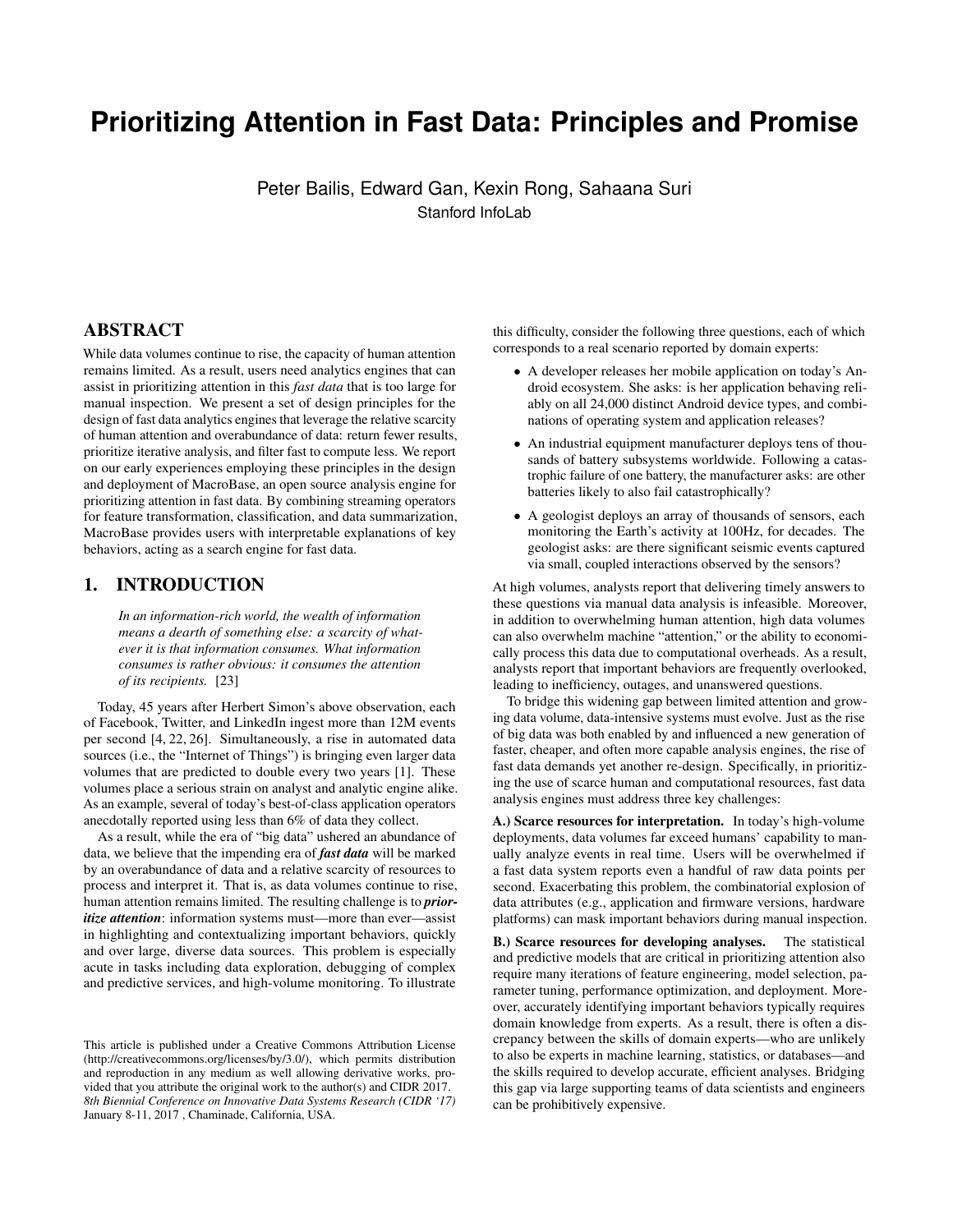C.) Scarce resources for computation. Fast data exhibits extremely high volume, routinely in the millions of events per second as at the web services above. Processing these volumes is a challenge for any analytics engine, which will increasingly face difficult tradeoffs between accuracy, completeness, and speed. These trade-offs are often unexplored in the statistics and machine learning literature, which frequently optimizes for accuracy instead of computational efficiency. Moreover, in many deployments, analytic models must evolve quickly as conditions change, and volumes will grow.

To investigate these challenges, we are developing MacroBase, a new analytics engine designed to prioritize attention in fast data.<sup>[1](#page-1-0)</sup> MacroBase *i*.) produces outputs designed to prioritize attention while *ii*.) allowing iterative development of analyses and *iii*.) aggressively prioritizing computation over input data. That is, MacroBase ingests input from diverse, streaming data sources (e.g., relational databases, video feeds) and outputs high-level results designed for human consumption that contextualize and explain important behaviors (e.g., attributes of data that are disproportionately correlated with degraded or improved performance). For example, in an industrial deployment, MacroBase identified a buggy firmware release as it was deployed to a device fleet; in a mobile application deployment, MacroBase identified a previously unknown problematic interaction between the application and the battery in a relatively rare device model; in a third deployment, MacroBase identified poorlyconfigured containers within a datacenter. Instead of outputting all data points exhibiting these phenomena, MacroBase provided users with high-level explanations (e.g., "devices running firmware v42 are 73 times more likely to exhibit degraded performance"). To enable this functionality, MacroBase employs a customizable combination of high-performance streaming analytics operators for feature extraction, classification, and explanation [\[6\]](#page-7-5). Combined, MacroBase's operators act as a search engine for fast data.

In this paper, we present design principles that enabled the above analyses and other early use cases, and discuss our initial experiences implementing, improving, and deploying the MacroBase prototype, which continues to evolve today. First, in [§2,](#page-1-1) we outline a set of three design principles for prioritizing attention in fast data analytics: prioritize output presented to users ([§2.1\)](#page-1-2), prioritize iteration in developing analyses ([§2.2\)](#page-1-3), and prioritize computation on inputs ([§2.3\)](#page-2-0). The essence of this style can be captured by the phrase "scarcity mandates prioritization." Second, in [§3,](#page-2-1) we report on the early architecture, implementation, and use of the MacroBase engine. We describe how MacroBase embodies the above principles by producing interpretable, context-rich explanations and allowing users to iteratively improve efficiency and accuracy. In [§4,](#page-5-0) we outline several research challenges inspired by our early experiences with the MacroBase prototype, which has performed analyses in at least six external industrial organizations and recently received its first external patches from engineers at two Internet services.

## <span id="page-1-1"></span>2. A FAST DATA MANIFESTO

Fast data analysis systems must prioritize the attention of end users, developers, and machines to highlight behaviors in data that matter. In this section, we introduce three design principles for prioritizing scarce attention. Figure [1](#page-1-4) illustrates how *i*.) domain expert attention can be focused by delivering output that summarizes, aggregates, and contextualizes fast data ([§2.1\)](#page-1-2), *ii*.) engineering resources can be intelligently allocated via interfaces that facilitate iterative development ([§2.2\)](#page-1-3), and, *iii*.) closest to data sources, limited computational resources can be allocated discriminatively to data that is most relevant to outputs ([§2.3\)](#page-2-0).

<span id="page-1-4"></span>

Figure 1: Fast Data System Design. A funnel of increasing scarcity from data to computational resources and humans guides the design of the system. Techniques for prioritizing computation and human attention exploit the resource imbalances at each level.

## <span id="page-1-2"></span>2.1 Principle: Prioritize Output

Given data streams that routinely contain hundreds of thousands or more events per second, fast data systems cannot afford to produce results that expose raw data; a handful of data points per second will overwhelm human operators. Even automated downstream consumers may be unable to handle raw data streams at scale.

Prioritize Output: *The design must deliver more information using less output.* Each result provided to the user costs attention. A few general results are better than many specific results.

To prioritize attention, fast data systems must be judicious in deciding which and what kind of results to return to end users. In contrast, systems that return a large number of raw records (e.g., relational database scans, file systems, message queues) will squander attention. To borrow from industrial designer Dieter Rams [\[17\]](#page-7-6), fast data systems should output fewer, but better results. Fast data systems can prioritize attention by producing summaries and aggregates that contextualize and highlight key behaviors within and across records; for example, instead of reporting all 128K problematic records produced by device 1337, the system can simply return the device ID and a count of records. Fast data systems can further prioritize attention by presenting results in order of their importance and relevance to users. Systems can exploit natural hierarchies and ontologies to support aggregation and ranking, allowing users to drill down as needed from coarser to finer detail (e.g., from datacenter to rack, server, container, and process).

## <span id="page-1-3"></span>2.2 Principle: Prioritize Iteration

Iteration is key to developing high quality analyses. Modern advanced analytics workflows consist of many steps—including feature engineering, model selection, parameter tuning, and performance engineering—that are each inherently iterative and feedbackdriven. This process is labor-intensive: today's headline-grabbing advances in machine learning and predictive data products are delivered by large, well-financed teams of highly-skilled data scientists, statisticians, and DevOps engineers who perform these often tedious tasks. Due to these overheads, many domain experts are unable to translate their expertise into analyses. Fast data systems should both lower the barrier to analysis and accelerate this feedback-driven process by explicitly prioritizing iterative workflows.

Prioritize Iteration: *The design should allow iterative, feedback-driven development.* Give useful defaults, and make it easy to tune analysis pipelines and routines. It is slightly better to be flexible than perfectly precise.

<span id="page-1-0"></span><sup>1</sup>Available at <https://github.com/stanford-futuredata/macrobase/>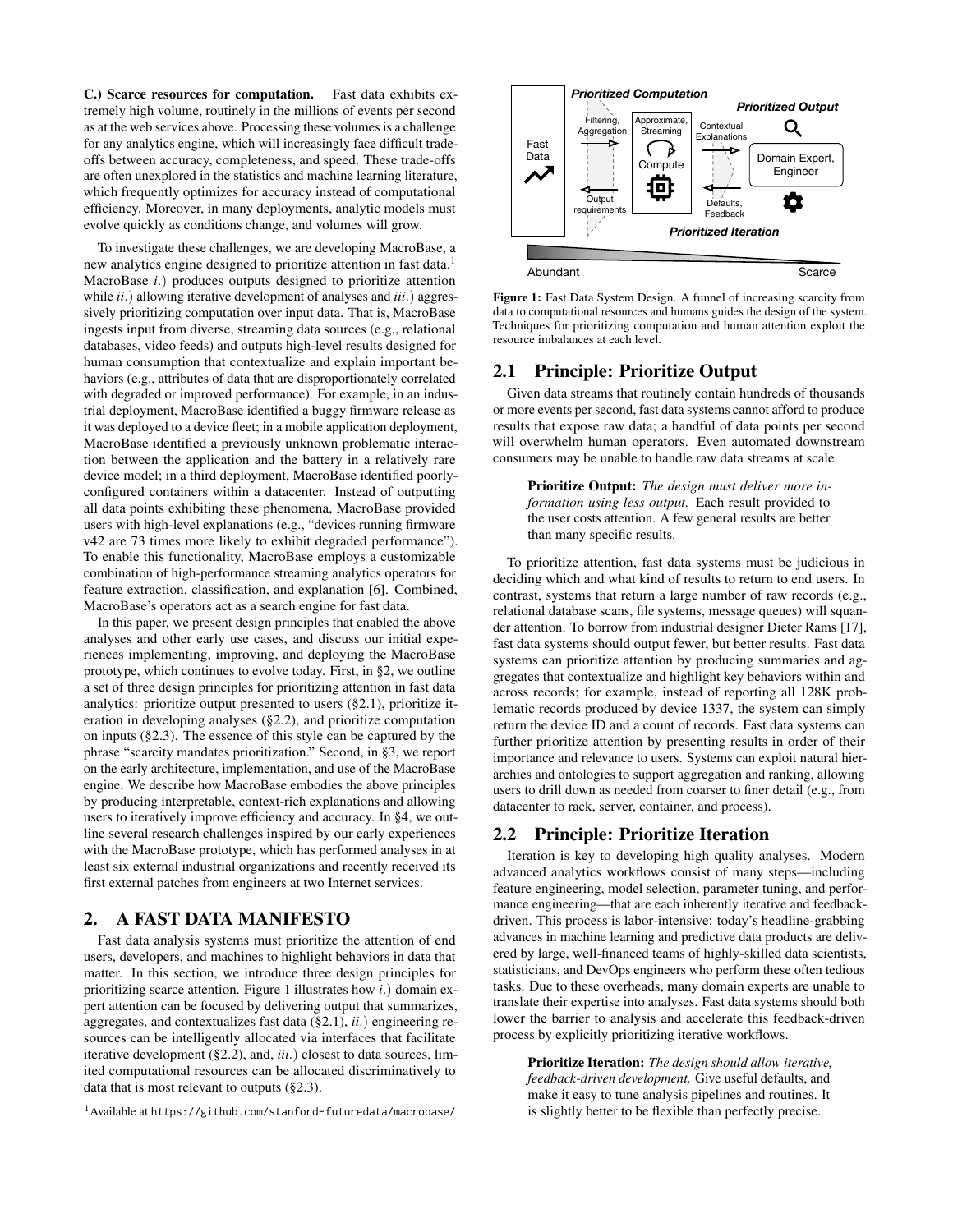Fast data systems must impose little burden on end users while providing means of easily tuning analyses to improve accuracy and scale. The first model is rarely the final model, but good defaults (or default packages) can provide rapid feedback. Subsequently, users should be empowered to quickly iterate and provide feedback on analyses while receiving timely results. Simultaneously, systems should provide power tools to more skilled end users that allow advanced configuration as needed.

Today's imperative, ad-hoc "hairball" architectures hamper iterative development. The few systems that manage to solve one problem well are rarely amenable to repurposing in new tasks. Instead, fast data systems should instead be designed for modularity and incremental extensibility. Systems should allow end-users to make best use of their domain knowledge while absorbing as much of the burden of end-to-end model deployment as possible. They should augment the abilities of domain experts (and any supporting programmers and data scientists) by automating error-prone, tedious tasks while scaling best-of-class analyses to increasing volumes.

#### <span id="page-2-0"></span>2.3 Principle: Prioritize Computation

At high volume, efficiently prioritizing limited computational resources is essential. Engines that provide advanced predictive analytics are usually focused on batch-oriented, less time-sensitive offline analyses, but online stream processing systems such as Storm and Spark Streaming leave the design and implementation of most complex analysis routines as an exercise for the end-user. Simultaneously, the machine learning and statistics community have historically optimized for prediction quality. As a result, the trade-offs between quality and speed in a given domain are often unexplored.

Fast data analysis engines should provide techniques for accurate, high-volume stream processing. To do so, they can leverage a key property of fast data: not all inputs contribute equally to the output.

Prioritize Computation: *The design must prioritize computation on inputs that most affect its output.* The fastest way to compute is to avoid computation. Avoid computation on inputs that contribute less to output.

Fast data systems should start from the output and work backwards to the input, doing as little work as needed on each piece of data, prioritizing computation over data that matters most. Gluing together black-box functions that are unaware of the final output will miss critical opportunities for fast compute; if a component is unaware of the final output, it is likely to waste time and resources. By quickly identifying inputs that most contribute to the output, we can aggressively prune the amount of computation required. This prioritizing fast compute presents many opportunities for sampling and pre-aggregation. Incremental algorithms that cache and reuse expensive computations are especially beneficial. To compute quickly, filter fast and compute less.

## <span id="page-2-1"></span>3. MACROBASE: A FAST DATA SYSTEM

To embody the principles in [§2](#page-1-1) and begin addressing the challenges of prioritizing attention, we have spent the last twelve months building a new fast data analysis engine called MacroBase. In this section, we report on our initial design decisions, experiences deploying the MacroBase prototype, and ongoing research within the system, which currently serves as an active vehicle for both research and a handful of production analyses. [\[6\]](#page-7-5) and forthcoming publications provide additional details.

#### 3.1 System Design

Recognizing the many challenges of prioritizing attention in fast data, when designing MacroBase, we decided it was better to begin

<span id="page-2-2"></span>

Figure 2: MacroBase System Architecture. MacroBase executes configurable dataflow pipelines of statistical analysis operators designed to prioritize attention in fast data streams.

by doing one thing well—and later do a few things well—than to do many things poorly at the outset. As a result, MacroBase started as a relatively lean open source prototype, targeting a single analytics workflow our collaborators struggled with: detecting and understanding systematic anomalies in their mobile telematics application (e.g., adverse interactions between users' hardware devices and the application's trip detector). Subsequently, via engagements in industrials, online services, and automotive vehicles, we have begun to expand the set of functionality to include filtering, visualizing, and summarizing behaviors in both streaming and offline data.

Twelve months in, the system has a well-defined architecture and growing set of key operators, which we describe in this section. We believe it provides a useful template for designing search engine-like systems for diverse fast data scenarios.

## *3.1.1 System Architecture*

Modularity. As an analytic engine for prioritizing attention in fast data, MacroBase provides an extensible set of interfaces and modules to aid users in quickly understanding important behaviors in high-volume data streams. It was apparent early on that different data sources and domains required customization to express features that matter most: for example, tabular, relational, time series, and image data could all leverage common outlier detection and explanation operators, but each domain required different pre-processing and feature extraction steps. As a result, one of MacroBase's major design objectives is to facilitate easy extension and reconfiguration of the provided functionality without having to reason about low-level systems concerns (e.g., robustness, streaming execution).

Concretely, MacroBase provides a set of composable, streaming dataflow operators designed to prioritize attention. These operators perform tasks including feature extraction, supervised and unsupervised classification, explanation and summarization. Unlike a traditional relational database, with its clear set of logical functionality such as operators for selection, projection, and join operations, the core set of logical operators required to prioritize attention has yet to be designed and implemented. As a result, both interface design and efficient operator implementation are core research challenges; we describe progress on each in detail here.

Dataflow. Although MacroBase's core computational primitives continue to evolve, we have found that expressing them via a dataflow computation model is useful. Many developers of recent specialized analytics engines expended considerable effort devising new techniques for scheduling, partitioning, and scaling their specialized analytics (most notably, in graph processing), only to see most performance gains recouped (or even surpassed) by traditional, dataflow-oriented engines [\[2,](#page-7-7) [11,](#page-7-8) [13\]](#page-7-9). In MacroBase, we sought to learn from this history, short-circuiting the process by developing specialized dataflow operators from (almost) the start; our early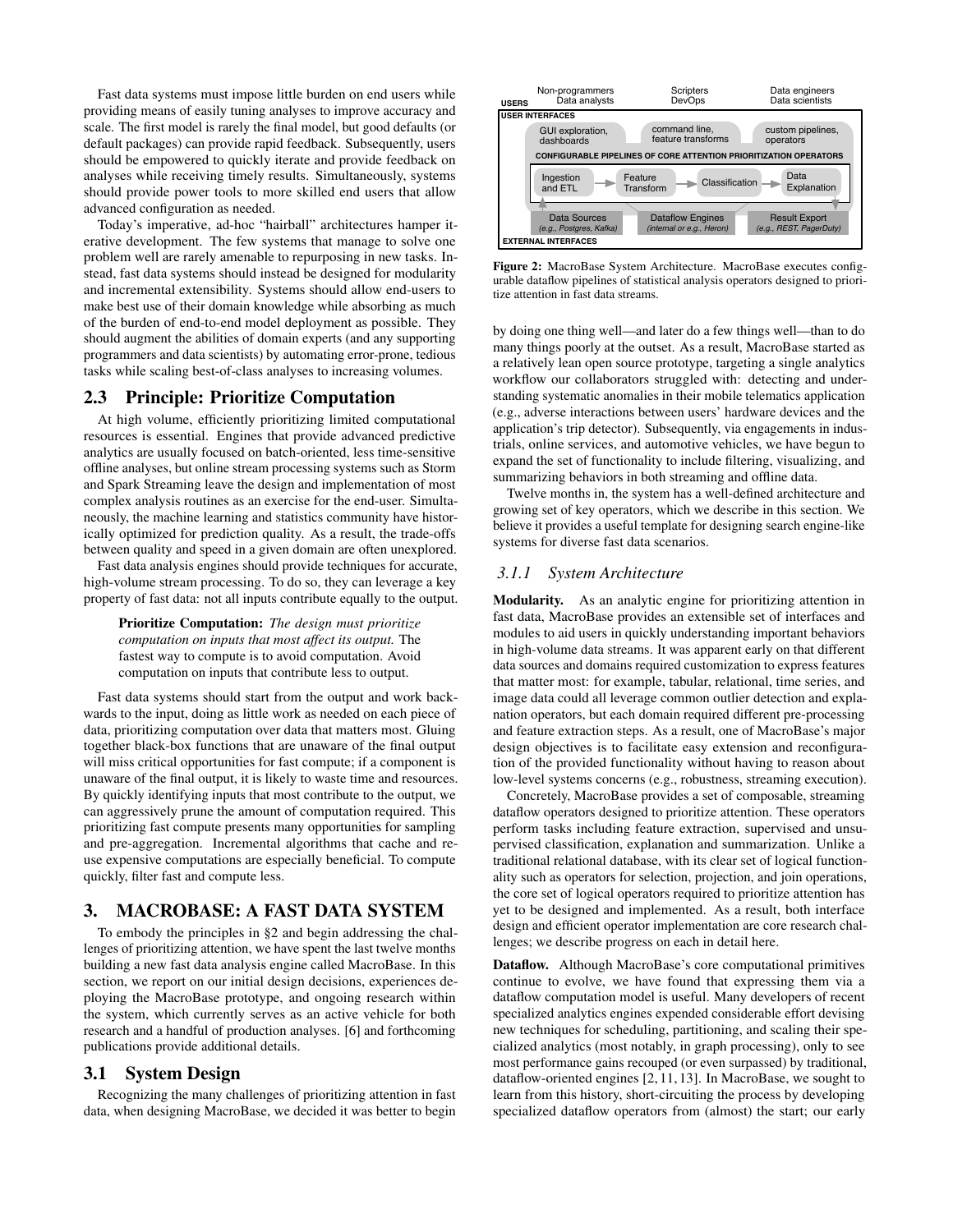<span id="page-3-0"></span>

Figure 3: MacroBase's Default Input and Output. By default, MacroBase users select key performance metrics and attributes in their input data; MacroBase subsequently reports combinations of attributes that are correlated with abnormal metric readings. In this example, MacroBase shows device ID 2030 is disproportionately correlated with high power drain readings; MacroBase provides a list of such explanations, ranked by their *risk ratio*.

non-dataflow, imperatively-specified prototypes were brittle to adapt in a rapidly-expanding set of early use cases.

The use of dataflow confers several benefits. MacroBase's operators can be interleaved with traditional (e.g., relational) analytics operators, or re-used across task-specific dataflow graphs (i.e., pipelines). Decoupling dataflow specification from execution (i.e., operator placement and scheduling) also allows us to execute operator pipelines in a number of execution modes.

MacroBase's core dataflow pipelines currently contain a sequence of data ingestion, feature extraction, classification, and explanation operators (Figure [2\)](#page-2-2). As we describe below and in [\[6\]](#page-7-5), within this pipeline, individual operators for each task—as well as the entire pipeline structure—is reconfigurable, and the system contains a growing library of alternative operators to draw from.

Execution Modes. MacroBase operates in two major modes. First, since all operators are expressed using a streaming dataflow interface, MacroBase can continuously process input data. Second, MacroBase can execute pipelines in a "one-pass" batch execution, typically reserved for historical and exploratory analysis. The dataflow architecture shown in Figure [2](#page-2-2) makes it easy to re-use the same operators in each mode. This allowing users with varying skill levels to obtain results by clicking on simple graphical UIs (Figure [3\)](#page-3-0), configuring pipelines in YAML markdown or Java, or encoding new statistical operators for use in custom pipelines.

Non-goals: low-level dataflow, data storage. In designing MacroBase, we sought to capitalize on two trends. First, streaming distributed dataflow engines (e.g., Storm, Spark Streaming, Heron) have become commoditized. It seemed ill-advised to reimplement this basic functionality (e.g., scheduling, distribution, fault tolerance). Instead, we focused on the task of implementing end-to-end streaming analyses: what computations should a streaming dataflow engine actually perform? Thus, MacroBase uses dataflow but our core efforts are not centered on the low-level details of dataflow execution. Instead, our focus is on accurate and efficient core computational operators that prioritize user attention. Second, large-scale storage systems are also increasingly commoditized (e.g., HDFS, Kafka). In response, we chose to delegate almost all aspects of data storage to external systems.

As a result, MacroBase's design is focused on computation, bridging the modularity and extensibility of tuple-at-a-time dataflow engines and the functionality of domain-specific analysis tools (e.g., financial fraud and network intrusion detection systems).

#### *3.1.2 Prioritizing Output*

MacroBase's design for prioritizing output was informed by challenges that even highly capable engineers reported in making use of

<span id="page-3-1"></span>

Figure 4: MacroBase Interfaces. MacroBase provides a range of interfaces for users of varying skill to perform analyses. A web-based point-and-click UI allows easy data exploration and export to command-line scripting and/or streaming. MacroBase also provides interfaces for users to configure custom pipelines of analytic operators (e.g., using feature transforms, or combining with relational operators including group-by) and for expert users to author their own streaming operators.

fast data volumes generated by their production applications. For example, similar to the difficulties we encountered in mobile application deployments, engineers at a major online service reported difficulty in determining if exceptions reported from end-user devices are correlated with hardware make and model, application version, and/or users' physical locations. Today, the engineers can spend hours to days manually grouping the exceptions to identify significant commonalities. In response, we designed MacroBase's outputs to automate this tedious process, enabling users to focus on a few trends and attributes that are disproportionately correlated with exceptions, rather than on thousands of error messages.

In MacroBase's default analysis routine [\[6\]](#page-7-5), users highlight fields of interest within each input data point (e.g., power\_drain, user\_id) as either a key performance *metric* (e.g., power\_drain should not be too high) or as an explanatory *attribute* (e.g., user\_id). MacroBase then outputs a set of explanations regarding correlated behaviors within the selected metrics: if a user highlights power\_drain as a target metric and device\_type as a target attribute, MacroBase might report that devices of type D104 are 12.4 times more likely to have abnormally high power drain than the overall population. MacroBase delivers a ranked list of these explanations according to their corresponding prevalence and degree of severity.

#### *3.1.3 Prioritizing Iteration*

Several user profiles have emerged during our initial MacroBase deployments, ranging from domain analysts with limited programming experience to seasoned infrastructure engineers capable of linking against the core MacroBase operators in their own dataflow engines. To accommodate such diverse user backgrounds, MacroBase provides a range of interfaces, from a point-and-click interface to a programmable pipeline interface to interfaces for authoring custom operators (Figure [4\)](#page-3-1). These interfaces enable users of varying skill levels to quickly obtain initial results and further improve result quality by iteratively refining their analyses.

Easy: Point-and-Click. The simplest MacroBase interface is a web-based graphical user interface. The user inputs a database server and base table (e.g., SELECT \* FROM sensor\_data;) from which MacroBase ingests data. MacroBase then presents the user with the data schema, from which he can mark columns of interest as either a key performance *metric* or as an explanatory *attribute*. As above, MacroBase subsequently produces results in the form of explanations, or combinations of attributes that are disproportionately correlated with abnormal metrics. The user can see an overview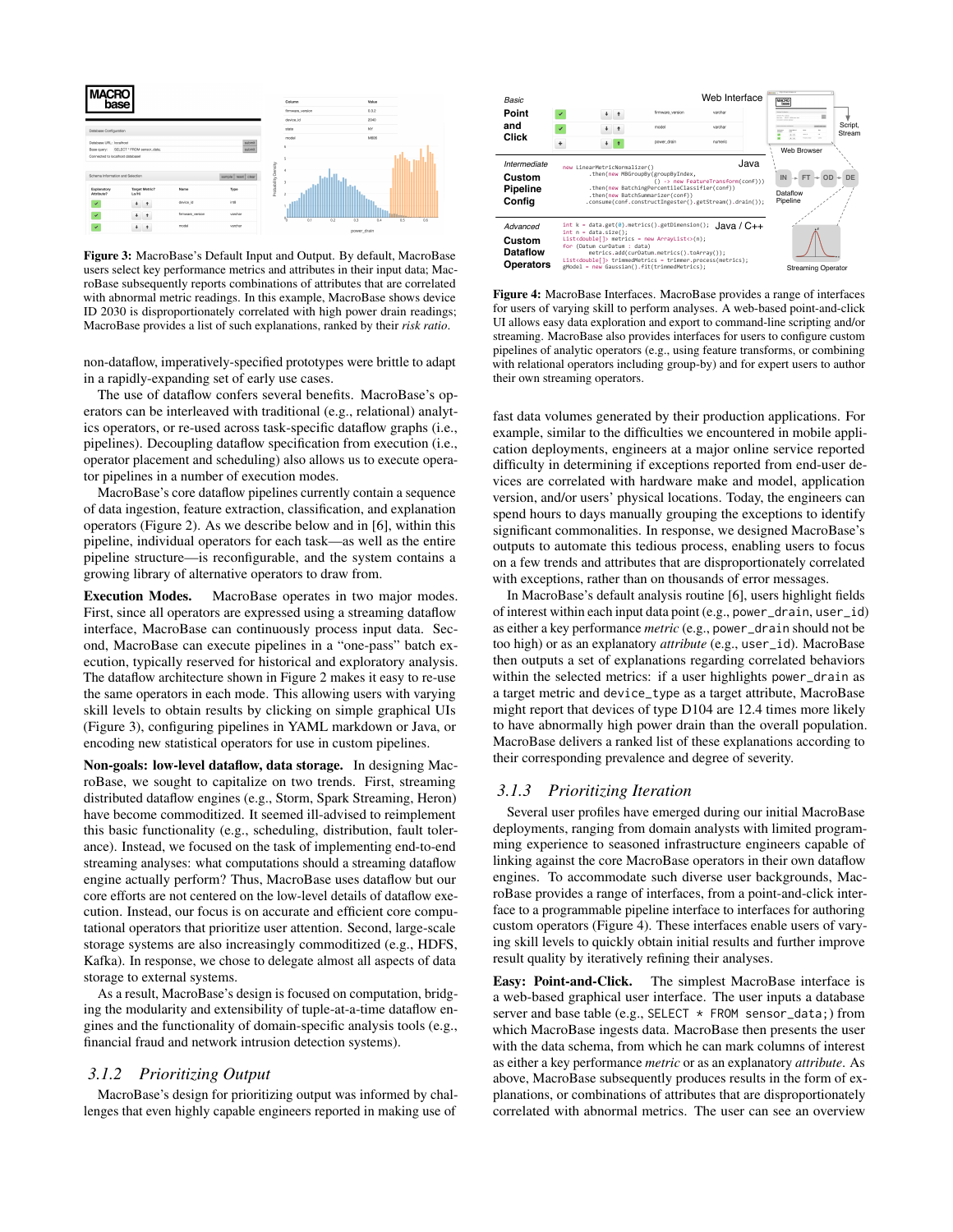of the distributions corresponding to each explanation as well as the overall data and/or drill down into the raw records. Moreover, he can save the configured query and run it programmatically as a one-shot batch job or as a streaming query.

Intermediate: Custom Pipelines. While the GUI provides easy out of the box experience for many users, it is currently limited to a relatively simple analysis pipeline. Users may wish to customize their analyses: for example, instead of finding the highest latencies in a datacenter, a system operator wanted to find high latencies on a per-task basis. Accordingly, users can author custom pipelines, typically modifications of the default analysis. In the monitoring example above, MacroBase performed a per-task analysis by combining the default classification operator with a group-by operator.

This pipeline interface is especially useful in incorporating domain expertise and prior knowledge. For example, a dataset capturing electrical usage exhibited regular spikes, corresponding to refrigerator cooling; rather than classifying each spike as anomalous, we sought to identify instances when the duration of the spike lengthened, indicating increased activity. Compared to analyzing individual points as in the point-and-click GUI, this scenario required the system to operate on a different data type (time series) and perform an additional pre-processing step (a short-time Fourier transform) to extract the waveform. For many similar scenarios, simply adding an extra feature transformation to the pipeline—via temporal restructuring, domain-specific processing functions, or manually combining metrics—can enable a wider range of analyses without modifying the remainder of the pipeline. MacroBase allows users to combine existing operators and feature transformations via this intermediate pipeline interface (currently expressed in Java).

Advanced: Custom Operators. In addition to composing custom pipelines, users should also be allowed to iteratively tune models. Users may wish to expressing high-level rules based on prior information, domain expertise, or labeled data: for example, an automotive engineer may wish to be alerted if a particular class of vehicles has nitrogen-oxide emissions in excess of regulatory guidelines. The system should allow users to encode this knowledge. Moreover, users with expertise in statistics and machine learning may wish to perform their own low-level streaming model implementation and hyperparameter tuning.

For these tasks, MacroBase provides another set of interfaces for implementing new analytics operators, with well-defined static typing for common kinds of operators (feature transformation, classification, explanation) to enable interoperability [\[6\]](#page-7-5). As MacroBase committers, we use these advanced interfaces to develop and expose new functionality (e.g., [§3.2\)](#page-4-0), which can be used and composed in custom operator pipelines.

#### *3.1.4 Prioritized Computation*

To prioritize attention, MacroBase draws upon an array of existing techniques in statistics and machine learning. However, we have regularly found that the most accurate techniques for each task were far too slow for our needs. For example, initial prototypes for an explanation operator revealed that combining standard outlier detection with out-of-the-box itemset mining and Lasso-based techniques yielded valuable results but required painful delays on even moderately-sized (i.e., 100k points) datasets.

Existing machine learning and data mining algorithms are already highly optimized to scale with growing data volume in analytics. However, while implementing MacroBase we found that the imbalance between plentiful data and the small handful of desired human results provided multiple opportunities for improving existing algorithms. Applying classic systems techniques—including predicate pushdown, incremental memorization, partial materialization, cardinality estimation, approximate query processing, and shared scans has accelerated common operations in MacroBase. Per the principle of prioritizing computation, by focusing on the end results of the computation, we can avoid a great deal of unnecessary work. Two simple examples from [\[6\]](#page-7-5) illustrate this potential:

- A naïve strategy for summarizing results of an outlier detector via the risk ratio is to compute correlations in the inlying and outlying points independently, then compare them. However, we can instead appeal to one of the oldest techniques in database query optimization: cardinality estimation. The number of outlying data points is usually much smaller than the number of inlying data points; therefore, if we first find correlations with the smaller set of outlying data points, we can aggressively prune computation when looking for correlations in the inlying data points.
- One of MacroBase's explanation operators is based on a heavy hitters "top K" sketch. Typically, heavy hitters sketches assume worst-case arrival of items in a stream; again, we can appeal to the structure of the data stream to improve running time. Because many fast data sources repeatedly generate data points, each item in the stream is likely to appear more than once. Therefore, MacroBase uses a new heavy-hitters sketch that amortizes the overhead of maintenance across multiple points. This leads to speedups of over an order of magnitude over existing sketches, which use less memory but exhibit slower update speed.

Stacked end-to-end, the several order-of-magnitude speedups we have achieved via the above techniques enable analysis over larger data sets. For a modestly-sized dataset such as the US campaign contributions from the last four presidential elections, this can mean the difference between response times of seconds instead of hours.

## <span id="page-4-0"></span>3.2 Ongoing and Future Work

MacroBase's existing operators and pipelines have proven useful in several deployments. However, there are many promising and high-value opportunities for continued progress at several levels of the stack. Diverse data modalities (e.g., time series, video) merit different forms of output and corresponding computational operators. Efficient, accurate query specification remains challenging: new declarative interfaces and use of techniques including weak supervision and model ensembles can assist. Scale is a perennial concern, and a focus on end-to-end pipelines offers many opportunities for reuse of classic systems techniques including memoization, sketching, and approximate incremental computation. In this section, we illustrate this potential by reporting on ongoing improvements in prioritizing output, iteration, and computation.

#### *3.2.1 Improving Output*

Different data modalities are best understood using different forms of output. MacroBase's default risk-ratio explanations work well for tabular numeric data but are less useful for time-series analyses where trends and waveforms are key to interpretability. For example, in modern application monitoring, time-series visualization via charting is increasingly important for tracking application behavior. However, raw data can be noisy and obscure significant trends in the overall system. For example, the top plot below illustrates an hourly moving average of transportation volume. The regular fluctuations obscure a much larger drop in volume during the week of Thanksgiving (11/27), which is only visible after the series is smoothed according to a weekly average (center). Identifying the best choice of window size that highlights this activity is non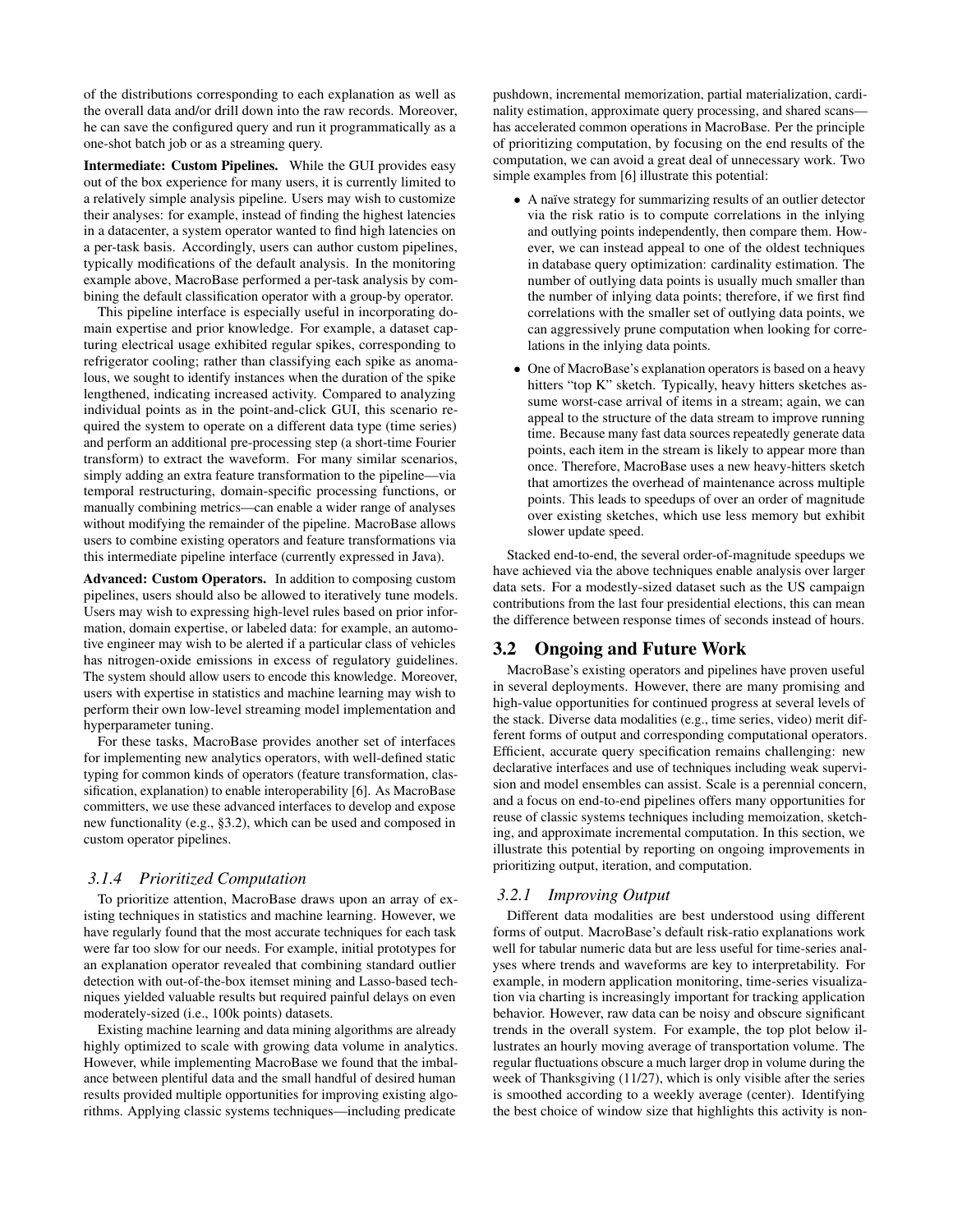trivial; too large of a window obscures the trend entirely (bottom). In MacroBase, we are developing new techniques to automate this hyperparameter search for streaming time series data visualization.



10/01 10/08 10/15 10/22 10/29 11/05 11/12 11/19 11/26 12/03 12/10

We believe that alternative, multi-modal techniques for displaying results will be complementary. For example, coupling the above temporal output with the risk ratio metric should enable the automated curation of an ideal set of dashboards for tracking important time-varying metrics that evolve as conditions change. Further developing prioritized output for high-dimensional, categorical, and video data is especially promising

#### *3.2.2 Improving Iteration*

MacroBase currently allows domain experts to quickly examine different sets of metrics and explanation attributes, and domain engineers to prototype new transforms and data pipelines. However, we are interested in further simplifying the process of using the system, especially for non-expert users.

For example, time series and multimodal input streams (e.g., video and sensors) are especially difficult to analyze when they are high dimensional, but similarity search and outlier classification remain key operations on these data streams. Dimensionality reduction provides a powerful tool for reducing data complexity [\[14\]](#page-7-10), but many methods (e.g., PCA) are expensive, while others (e.g., Locality Sensitive Hashing) require time-consuming hyperparameter tuning, and the best tool for the job may vary from dataset to dataset. We have developed a new optimizer that evaluates a range of dimensionality reduction techniques and selects the best one that preserves a specified error bound. This is feasible, in part, due to the highly structured nature of many fast data streams (e.g., EEG data, power usage), such as those below:







The result of this structure is two-fold. First, it allows dimensionality reductions far in excess of what pessimistic theoretical bounds otherwise suggest. Second, few data points are required to characterize most of the dataset. This permits aggressive sampling, allowing efficient fitting while preserving confidence on result quality. Automating much this process via an intelligent optimizer makes these techniques accessible to end users.

In the near term, we believe it is most beneficial to continue automating the many tasks that analysts report to be tedious. For exmaple, we can leverage techniques like distant supervision [\[20\]](#page-7-11) and active learning [\[9\]](#page-7-12) to enable faster specification and validation of models. Optimizing for end-user behavior can further improve performance: for example, when developing a semi-automated method for selecting visualizations, we were able to prune the search space by eliminating visually indistinguishable alternatives. Broadly, we are excited by the potential of even incremental progress towards lowering the barrier to accessibility of (and cost of developing) complex, high-fidelity analytics.

# *3.2.3 Improving Scalability*

Performance remains a core focus of our work. The key opportunity here is to marry systems-oriented performance optimization and the statistics and machine learning literature.

For many analyses, a small fraction of data is responsible for the majority of relevant results. Following the principle of prioritizing computation, once the engine has characterized "normal" behavior, as little computation as possible should be spent on nonanomalous data. For example, when using Kernel Density Estimation (KDE) [\[25\]](#page-7-13)—a highly accurate but expensive statistical estimation technique—to model complex distributions and identify outlying data points, MacroBase avoids evaluating the actual densities: many analyses simply require identifying whether points lie in "sparse" and "dense" regions. The figures below illustrate the difference between this expensive, classic KDE (left) and binary KDE-based outlier classification (right) on a sensor dataset:





Kernel Density Classification

As most points are located in dense regions, we avoid expensive kernel evaluations by building a spatial index over the space and applying pruning rules to stop computing densities when they are known to be above or below the target threshold. This "predicate pushdown" allows empirical speedups of three to four orders of magnitude while still preserving KDE's accuracy.

Determining which models are best-suited to operate at high volume (and retrain with low latency) and how to dynamically adapt model hyperparameters to changes in data streams remain open questions. The literature contains thousands of models with varying accuracy-speed trade-offs. For example, LSTM networks [\[15\]](#page-7-14) are adept at automatically featurizing time-series data but are considerably slower than linear models or rules. Harnessing the predictive power of these models without compromising on scale is non-trivial. A key commonality among time-varying models is that few models from convolutional networks to LSTMs—leverage temporal locality at test time. That is, most models simply evaluate each data point (e.g., video frame) without taking into account the fact that previous data points are similar (and are therefore computationally similar). In these regimes, memoizing and computing incremental approximation results has delivered exciting preliminary results.

# <span id="page-5-0"></span>4. EARLY EXPERIENCE

Several early use cases shaped MacroBase's design. In this section, we describe several lessons learned from external users and analyses in a handful of domains.

Onboarding and Architectural Layering. MacroBase usage has largely mirrored its architectural layering: most users interact with the web UI, several use custom pipelines, and few write custom operators. That is, today, most users of the system begin with MacroBase's web UI for preliminary data exploration. Again, the UI performs one analysis reliably with limited configuration, providing some functionality with limited effort. Subsequently, users typically reach out to our team or post GitHub issues to request additional functionality. For a majority of these requests, our team has responded by authoring custom pipelines, which now requires from ten minutes (for a simple group-by) to several hours (for a more complex explanation, or custom data import). For a handful of remaining requests, we (or our users) developed custom operators to provide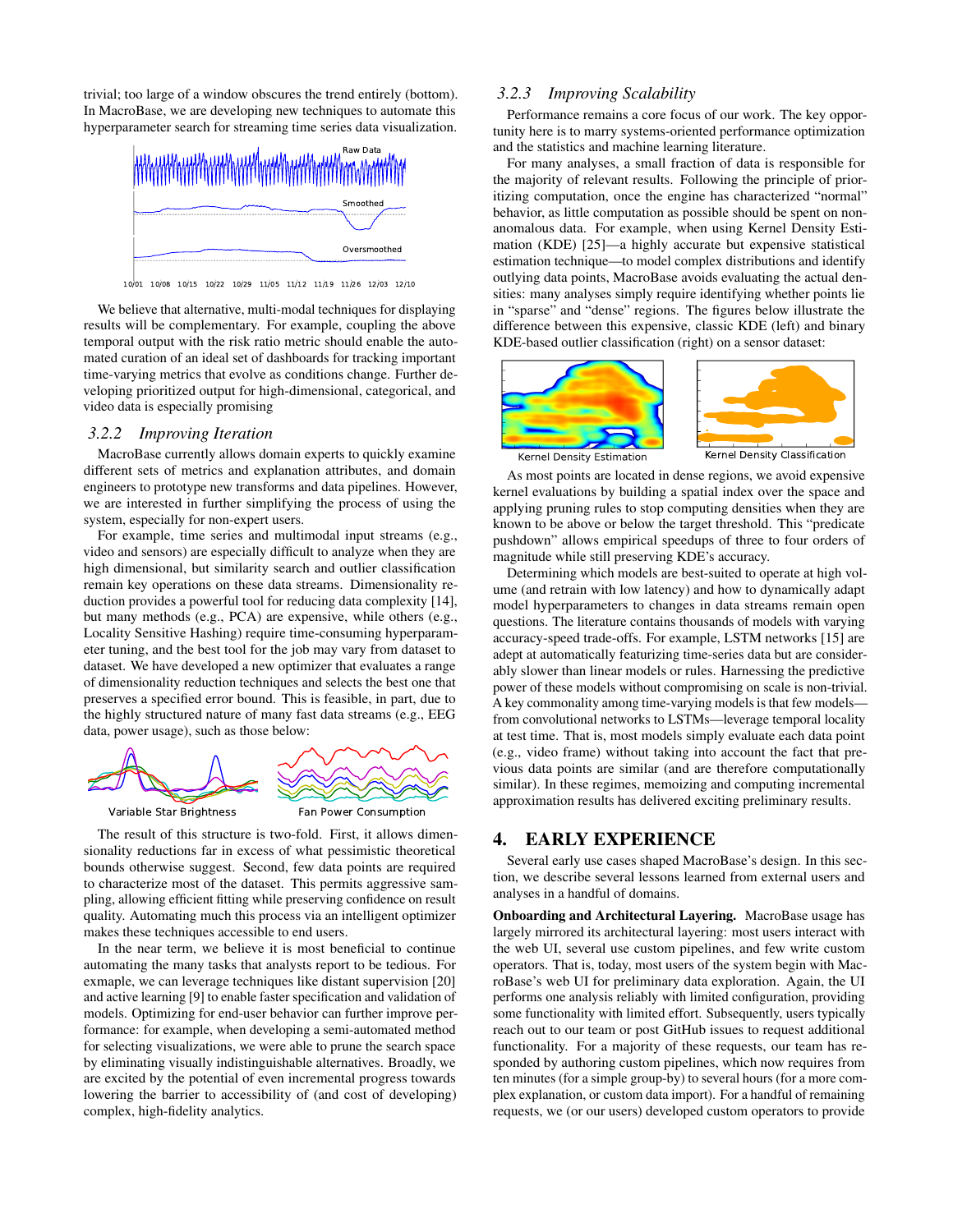missing functionality. Looking forward, we hope to lower the bar to usability of complex functionality, especially around authoring custom pipelines, so they become mostly self-service like the web UI. A declarative or graphical representation appears promising

Domain Expert Usage. Bridging the gap between domain expertise and statistical machine learning skills has been a prominent theme in our user interactions. Several MacroBase users are world experts in their application domains, but lack the experience, time, or resources to take advantage of complex statistical analysis. For example, hardware engineers from a major industrial manufacturer wished to identify interactions between firmware releases, battery behavior, and equipment metrics. Though domain experts, they possessed limited experience dealing with large amounts of data. They required a tool capable of ingesting data from their data warehouse and exporting results to spreadsheets for further analysis with minimal configuration. These experts reported that MacroBase's web UI highlighted a problematic firmware release as it was deployed to their device fleet. Here, MacroBase's initial emphasis on doing one thing well—attribute correlation over unsupervised classification of abnormal behavior—was a good fit for expert needs. We hope to make subsequent core analyses as easy to use.

Systems Expert Usage. We have also found that MacroBase's operators are useful for expert systems engineers who are less familiar with high-volume, streaming classification and explanation. For instance, every major online service has a data engineering team for collecting large numbers of metrics. However, analyzing this data at scale, with limited resources, remains a serious problem.

As an example, infrastructure engineers at a large Internet company wished to identify transient failures and slowdowns across a hierarchy of machines and processes. Having excellent knowledge of systems engineering, these engineers were able to build a monitoring tool that used hand-tuned rules and thresholds to identify abnormalities. However, their system relied heavily on past experience from application developers utilizing the data pipeline—the system had to know what it was looking for to identify it. MacroBase's unsupervised classification and statistical explanation operators were a useful complement to their static rules and thresholds, identifying issues that were below the error threshold but deserved attention.

Beyond Errors. Prioritizing attention is not just about finding critical errors. As the above discussion highlights, many deployments already have a set of static thresholds to generate alerts and warnings. We believe opportunity also lies in detecting both degraded and improved behavior, especially in behaviors that are highly correlated with a possibly small subset of the overall population. For example, application developers at a mobile application startup wished to find abnormal, platform-specific app behaviors. Despite having thorough application logs, these issues were difficult to detect proactively at scale—the low overall error rate obscured the fact that small subsets of customers can experience high error rates. Instead, developers often relied on end-users to identify such problematic behavior. MacroBase's use of the risk ratio to identify subgroups where anomalies are most likely to occur helped discover previously unknown application behaviors. In these cases, MacroBase's output acted less as an alert and more as a report (i.e., not suitable for paging on-call staff at 3AM but likely worthy of a 10AM report). We are excited about the potential to prioritize attention in similar proactive scenarios.

Looking forward, we believe current practice in high-volume error explanation and diagnosis is especially ripe for improvement. Many application operators report that large data volumes (often collected from a diverse internal services) rule out many computationallyintensive and labor-intensive methods. However, from a statistical

perspective, this scale is an advantage: with many points, we can test more hypotheses (e.g., attribute risk-ratio calculations) than would otherwise be statistically valid [\[6\]](#page-7-5). Thus, utilizing metrics like the risk ratio that are intuitive and efficient to compute is promising.

## 5. RELATED WORK

MacroBase draws inspiration from conventional dataflow engines, statistical machine learning, and human-computer interaction.

*Existing analysis techniques and systems.* The literature contains a rich set of outlier detection and data explanation algorithms to draw upon in prioritizing attention [\[16,](#page-7-15)[18\]](#page-7-16). However, in applying many of these existing methods, we have found that the scale of fast data requires non-trivial adaptations, especially in the streaming setting. In particular, a prominent focus on accuracy—as opposed to trade-offs between speed and accuracy—leaves many relevant portions of the algorithmic design space unexplored. Several existing libraries for machine learning—including scikit-learn and MLlib [\[19\]](#page-7-17)—provide useful collections of analysis operators (which we have ourselves utilized in developing early prototype analyses) but are generally not designed to produce interpretable output by default and seldom support streaming execution. As we have discussed, prioritizing output in high-volume streams offers new algorithmic opportunities that can improve scalability.

Perhaps most importantly, there is effectively no system that integrates core operators for prioritizing attention in a single framework (and certainly no streaming system that does so at scale). As a result, it is unclear how to compose operators and how to incorporate them into modular, scalable infrastructure. There are many domainspecific examples of success (e.g., in financial activity monitoring, network intrusion detection) [\[7\]](#page-7-18), but there is little work on how the many potentially useful statistical and machine learning techniques behind each can be reused via extensible interfaces or combined and optimized in an end-to-end solution. It is as if we had thousands of papers on cost estimation, storage access methods, and concurrency control protocols and somehow expected the lessons and architectures developed in projects such as System R [\[5\]](#page-7-19), Ingres [\[24\]](#page-7-20), and Gamma [\[12\]](#page-7-21) to magically materialize. The result is a wonderful opportunity for systems research.

*State of practice.* The number of scalable dataflow frameworks is likely at an all-time high [\[21\]](#page-7-22). However, the actual implementation of scalable streaming complex analysis operators is typically left as an exercise for the user. As a result, practitioners often need to author their own operators for prioritizing attention—a time-consuming, costly process. Most applications for prioritizing attention we have encountered at scale (primarily in monitoring) rely on simple, static rules that scale well but fail to account for all but the most severe behaviors. Compared with these dataflow engines, our concerns are higher in the stack: determining effective semantics, composition, and implementation of core operators that deliver richer, more accurate results than the static thresholds prevalent in industry. Combining this new class of computational operators for prioritizing attention with existing relational stream processing concepts (e.g., [\[3,](#page-7-23) [8\]](#page-7-24)) is especially promising; optimized operators for streaming complex analytics should execute alongside operators for streaming relational algebra. [\[6\]](#page-7-5) provides more detail on MacroBase's current default set of operators; this paper describes the design process, principles, and recurring challenges that have arisen thus far.

*Data Mining.* While MacroBase's goals are conceptually similar to those of data mining, we approach the problem from three historically separate traditions. First, from an algorithmic perspective, we are most interested in leveraging (and scaling up) recent advances in